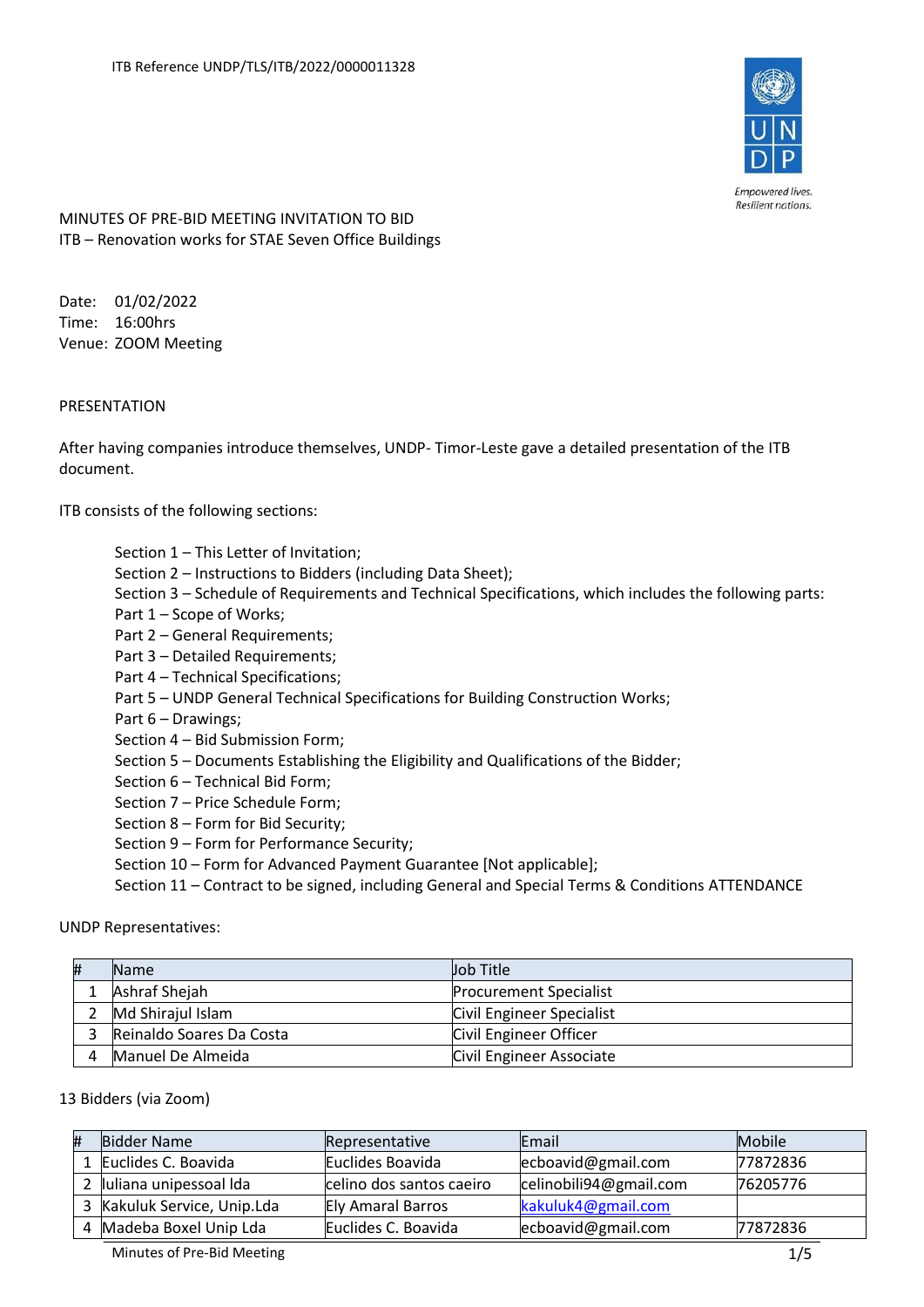

|    |                                                      |                          |                                         | Empowered lives.<br><b>Resilient nations</b> |
|----|------------------------------------------------------|--------------------------|-----------------------------------------|----------------------------------------------|
| 5  | Caiulu Unip. Lda                                     | Filipe Candido da costa  |                                         | 77757739                                     |
| 6  | Jenic Enterprises Unipessoal Ida Joao soares Pereira |                          | jenic_enterprises@yahoo.com  76669992 / |                                              |
|    |                                                      |                          |                                         | 77901439                                     |
| 7  | Fitun Foun & NUsabe                                  | juvinal Rodrigues &      | fitunfoun.unip.lda.tl                   | 78277245                                     |
|    |                                                      | francelino Rodrigues     |                                         |                                              |
| 8  | Kakuluk Service, Unip.Lda                            | <b>Ely Amaral Barros</b> | kakuluk4@gmail.com                      | 73049089/774335                              |
|    |                                                      |                          |                                         | 33                                           |
| 9  | LULIANA UNIPESSOAL LDA                               | celino dos santos caeiro | celinobili94@gmail.com                  | 76205776                                     |
|    | 10 Madeba Boxel Unipessoal Lda                       | Euclides Cabral Boavida  | ecboavid@gmail.com                      | 77872836                                     |
| 11 | N/A                                                  |                          |                                         |                                              |
| 12 | N/A                                                  |                          |                                         |                                              |
| 13 | N/A                                                  |                          |                                         |                                              |

### QUESTIONS AND ANSWERS

During the presentation the following questions and inquiries were raised by the bidders:

| #              | Questions Raised During the Meeting                                                | #  | Answers                                                                                                                                                                                                                                                                                                                                                                                                                                                                                                                                                                                                                                                                                                                                        |  |
|----------------|------------------------------------------------------------------------------------|----|------------------------------------------------------------------------------------------------------------------------------------------------------------------------------------------------------------------------------------------------------------------------------------------------------------------------------------------------------------------------------------------------------------------------------------------------------------------------------------------------------------------------------------------------------------------------------------------------------------------------------------------------------------------------------------------------------------------------------------------------|--|
| Q1             | What is the purpose of specifications<br>mentioned in TOR under this ITB?          | A1 | Referring to the section "C" of TOR:<br>The construction company shall be hired to carry out all<br>the renovation works as mentioned in the BoQ in<br>compliance with international and local standards.<br>Hence, to ensure standard of the materials and to perform                                                                                                                                                                                                                                                                                                                                                                                                                                                                         |  |
|                |                                                                                    |    | test for the same guideline of International Standards like<br>ACI, EC-2, IBC, IS etc. and local code like Indonesian or<br>Timor-Leste will be followed.                                                                                                                                                                                                                                                                                                                                                                                                                                                                                                                                                                                      |  |
| Q <sub>2</sub> | What is the condition and timeline for<br>processing invoice?                      | A2 | Payment conditions: Written Acceptance of Goods/Works<br>based on full compliance with ITB requirements and its<br>completion of per Terms of Reference and technical<br>specifications.<br>For details please refer to attached Terms of Reference<br>and Technical specifications with this ITB.<br>Timeline of payment: Payment will be made only upon<br>UNDP's acceptance of the goods and/or services<br>performed. The terms of payment shall be within thirty<br>(30) days, after receipt of invoice and certification of<br>acceptance of goods and/or services issued by the proper<br>authority in UNDP with direct supervision of the<br>Contractor. Payment will be effected by bank transfer in<br>the currency of the contract. |  |
| Q <sub>3</sub> | Can bidders bid for only for one<br>location-site Whitin a LOT?                    | A3 | No. Bidders can't participate in one site only. If so, the bid<br>will not be considered.<br>All the bidders should quote for one or more than one<br>complete LOT. Bids received for partial LOT (not for all                                                                                                                                                                                                                                                                                                                                                                                                                                                                                                                                 |  |
|                | sites within the LOT) will not be considered.<br>Minutes of Pre-Bid Meeting<br>2/5 |    |                                                                                                                                                                                                                                                                                                                                                                                                                                                                                                                                                                                                                                                                                                                                                |  |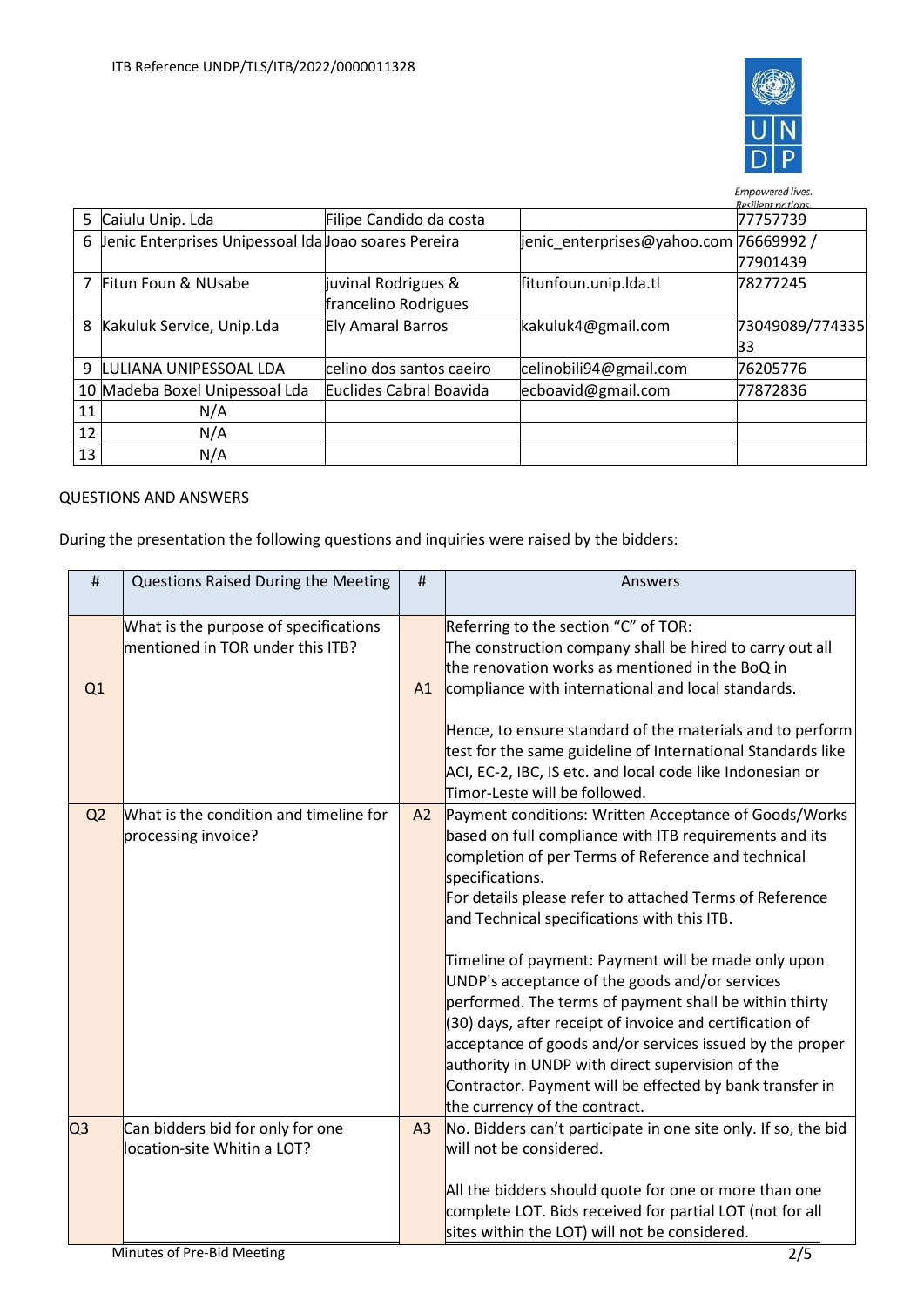

|                |                                                                                          |    | Resilient nations                                                                                                                                                                                                                                                                                                                                                                                                                                                                                                                                                                                                                                                                                                                                                |
|----------------|------------------------------------------------------------------------------------------|----|------------------------------------------------------------------------------------------------------------------------------------------------------------------------------------------------------------------------------------------------------------------------------------------------------------------------------------------------------------------------------------------------------------------------------------------------------------------------------------------------------------------------------------------------------------------------------------------------------------------------------------------------------------------------------------------------------------------------------------------------------------------|
| Q <sub>4</sub> | What if there is a change in BoQ for a<br>site?                                          | A4 | Change in Quantity:<br>It is expected that there will be change in quantity<br>compared with the estimation. Bidders are allowed to<br>process invoice based on actual/field quantity only. Final<br>quantity for each item of work must have to be checked<br>and endorsed by the authorized officer of UNDP in a<br>prescribed format.                                                                                                                                                                                                                                                                                                                                                                                                                         |
|                |                                                                                          |    | Change in item:<br>Considering site situation if there is any NTI (Non-<br>Tendering Item) to be considered then the bidders have to<br>come up with proposal with justification, unit rate of the<br>product/service with local market analysis, estimated<br>quantity and estimated costing if possible two or more<br>alternative solution option. UNDP reserves the authority<br>to accept or to cancel any proposal from bidders without<br>any justification whatsoever. NTI item must be approved<br>from UNDP designated officer before its field<br>implementation. Without, prior approval from UNDP any<br>work done by the bidder will be considered as null and<br>voided in terms of money and technically incompetent in<br>terms of performance. |
| Q <sub>5</sub> | What if the work in the field is exceeds<br>the project duration as mentioned in<br>TOR? | A5 | Estimated duration of the construction as per TOR is 3<br>months. While submitting technical bid, the bidders must<br>come up with sequential construction program and<br>schedule. Bidders are free to propose their own work plan<br>for each project/LOT as per the duration of project given in<br>TOR.<br>However, BIDDERS SHOULD NOTE THAT, UNDP WILL NOT<br>ACCEPT PROPOSALS EXCEEDING 3 MOTNHS DURATION.<br>Any proposal exceeding 3 months will result in its<br>NON_COMPLIANCE WITH TOR.                                                                                                                                                                                                                                                               |
|                |                                                                                          |    | Liquidated Damages will be applied in case of NO force<br>majeure: If the contractor fails to deliver the specified<br>works within the time period(s) stipulated by the Contract,<br>UNDP shall, without prejudice to its other remedies under<br>the contract, deduct from the payments due to the<br>Contractor, as liquidated damages, a percentage of 0.33%<br>per day. Once the delay reaches to the maximum limit<br>(10%) or 33 days, UNDP may consider termination of the<br>Contract.                                                                                                                                                                                                                                                                  |

|  | <b>Questions via email</b> |  | Answers |
|--|----------------------------|--|---------|
|--|----------------------------|--|---------|

 $\overline{1}$